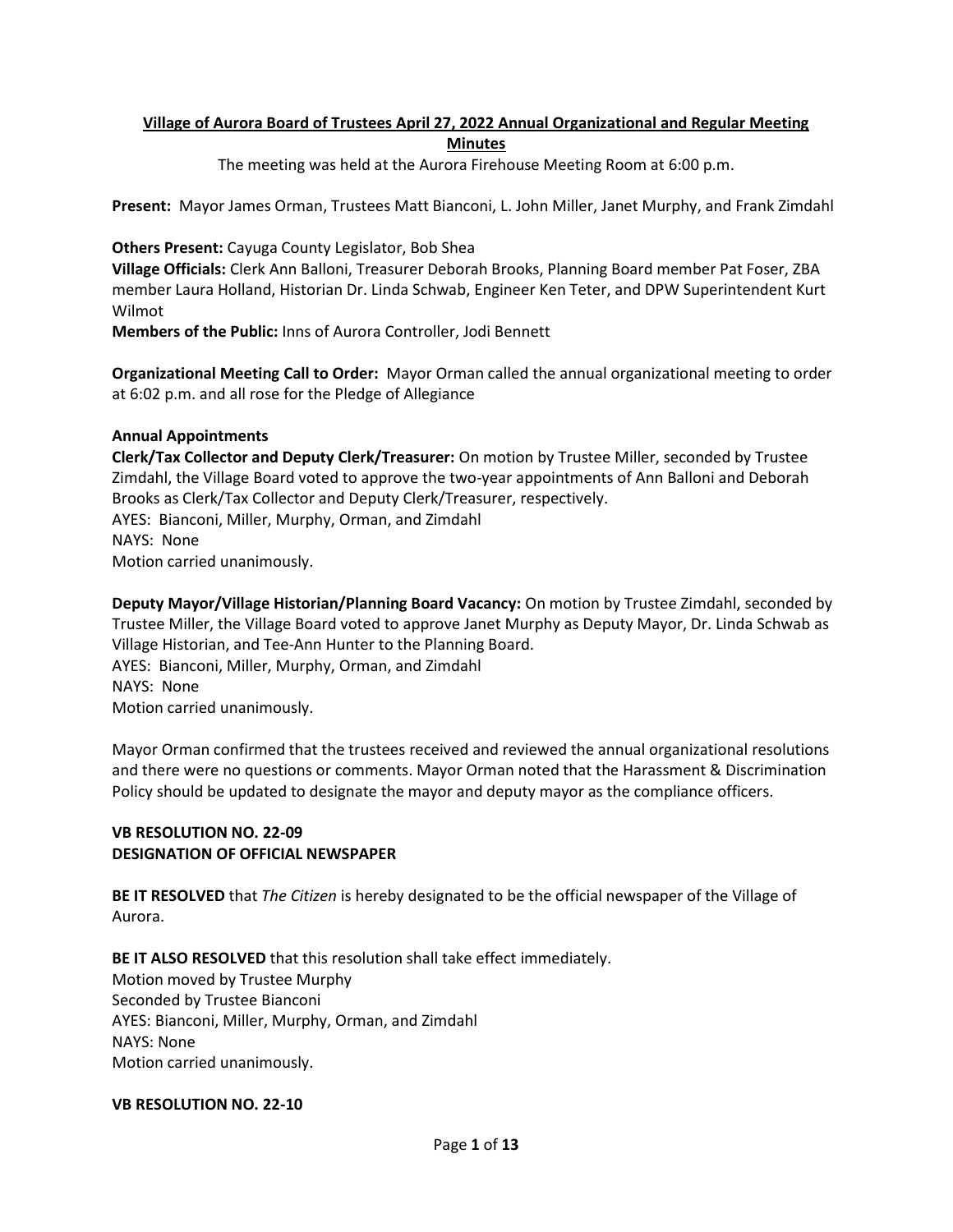## **DATES OF REGULAR and SPECIAL MEETINGS**

**WHEREAS;** the Open Meetings Law requires that the news media and public must have at least 72 hours notice prior to the holding of any regularly scheduled meeting [Public Officers Law 104(1)]. This can be accomplished by notifying the public and the news media of each specified meeting. Alternatively, the board may authorize the clerk to send a single letter to the news media, with a corresponding public posting of a notice indicating the schedule of the regular board meetings, as adopted by the board of trustees at the organizational meeting. This notice to both the news media and the public should state the dates of the meetings, the place of the meetings, and the times at which the meetings will be held, and

**WHEREAS;** no state law prescribes the number of frequency of meetings which must be held by a board of trustees. The board of trustees decides, by resolution adopted at the organizational meeting, when they will meet, and also,

**WHEREAS;** no state law prescribes the procedure for calling or holding a special meeting of the board of trustees. There is often confusion as to who can call or require a special meeting. With regard to special meetings, the Open Meetings Law requires that notice be given to the news media and to the public as soon as practicable after the calling of the special meeting. See Public Officers Law 104(2), and

**WHEREAS;** notice requirements to village officials are not stated in stature, but case law has indicated that any notice procedure adopted must be reasonably calculated to ensure that all members of the board of trustees have notice of the meeting. This may be accomplished by having the village clerk contact each member individually, or by having individual trustees contact other trustees by letter, phone, or personally. In adopting such rules, it is wise to remember that in some emergency situations it may be necessary to call a special meeting on quite short notice. Thus, the procedure should be flexible, without any provisions which might delay the meeting. Thus, a mailing is usually not a good method of calling a special meeting, and

**BE IT RESOLVED** that the Board of Trustees of the Village of Aurora shall meet on the third (3rd) Wednesday of the month at 6:00 PM in the Firehouse Meeting Room. Notification of a change in date, time or place shall be timely.

**BE IT ALSO RESOLVED** that Special Meetings of the Aurora Board of Trustees of the Village of Aurora may be called by the Mayor or by the Clerk upon request of two members of the Board. If called by the Clerk or the Mayor, the remaining Board Members and the Public shall be given three (3) days notice unless an emergency exists, in which case notice shall be given as early as possible.

**BE IT FURTHER RESOLVED,** that the Organizational Meeting for 2023 shall be held on the third Wednesday in April (April 19, 2023). Motion moved by Trustee Murphy Seconded by Trustee Bianconi AYES: Bianconi, Miller, Murphy, Orman, and Zimdahl NAYS: None Motion carried unanimously.

**VB RESOLUTION NO. 22-11 RULES and PROCEDURES**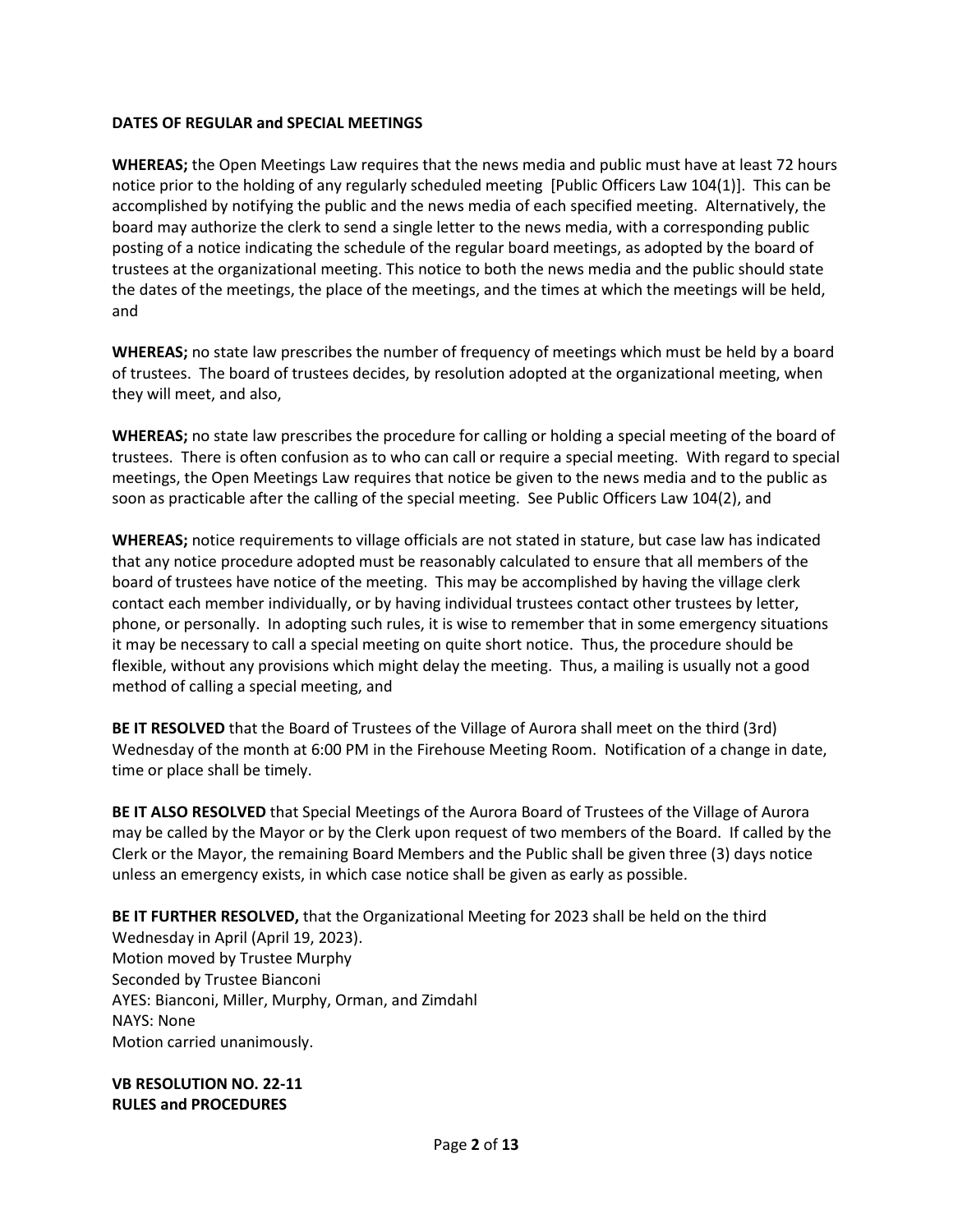**BE IT RESOLVED** that the meetings of the Board of Trustees of the Village of Aurora shall be governed by Roberts' Rules of Order. Motion moved by Trustee Murphy Seconded by Trustee Bianconi AYES: Bianconi, Miller, Murphy, Orman, and Zimdahl NAYS: None Motion carried unanimously.

## **VB RESOLUTION NO. 22-12 PROCUREMENT POLICY**

PURCHASING PROCEDURES AND POLICIES AS OF August 19, 2015

All requests for Purchases of goods and services shall be referred to the Clerk. Whenever possible, purchases shall be procured under county/state contracts.

I. COMPETITIVE PROCUREMENTS:

A. A determination shall be made on the basis of estimates as to whether competitive bidding is necessary as follows:

- 1. Public Works (including Services) over \$35,000.00
- 2. Purchase Contracts over \$ 20,000.00

### II. NON-COMPETITIVE (NON-Bid) PROCUREMENTS:

A. Estimated amount of Purchase Contract Method\*

| 2 Verbal Quotations             |
|---------------------------------|
| 2 Written/Fax Quotations        |
| 3 Written/Fax Quotations or     |
| Written requests for quotations |
|                                 |

B. Estimated amount of Public Works Contracts Method

| $$1,000 - $9,999$   | 2 Verbal Quotations             |
|---------------------|---------------------------------|
| $$10,000 - $19,999$ | 2 Written/Fax Quotations        |
| $$20,000 - $35,000$ | 3 Written/Fax Quotations or     |
|                     | Written requests for quotations |

A good faith effort shall be made to obtain the required number of proposals or quotations. If unable to obtain the required number of proposals or quotations, documentation of the attempt made is required.

\* Photocopied catalog pages will suffice as quotations.

III. OFFICE PROCEDURES: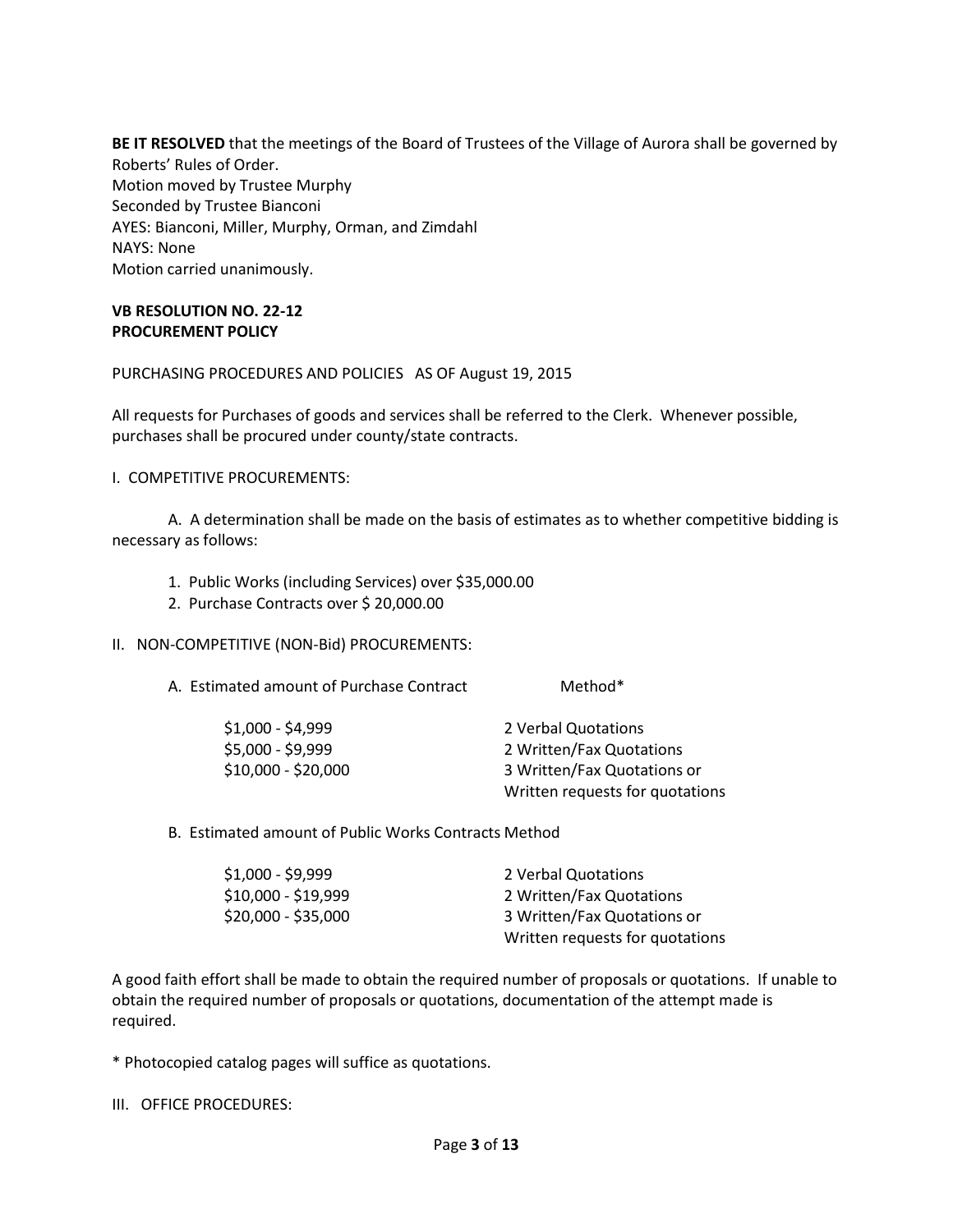A. No Purchase shall be made until:

1. Clerk checks availability of funds.

 2. Clerk provides Purchase Order Number, Vouchers and Tax Exemption Certificate.

3. If purchasing by PHONE, give vendor Purchase Order Number assigned by Clerk.

4. If purchasing in PERSON, have Vendor note Purchase Order Number on sales receipt.

Check sales receipt before signing to be sure items being charged are what is received.

- 5. Forward delivery receipts and/or invoice to the Clerk.
- B. Awards to other than the lowest priced Vendors:

Whenever any contract is awarded to other than the lowest responsible dollar offered, reasons shall be documented. The documentation will include an explanation of how the award will achieve savings or how the offered is not responsible. A determination that the offered is not responsible shall be made by the purchaser and may not be challenged under any circumstances.

All problems with vendors or service matters must be reported to the Clerk/Treasurer for reference in future procurement activities.

**BE IT RESOLVED** that the Board of Trustees continue the Procurement Policy which was adopted on August 19, 2015. Motion moved by Trustee Murphy Seconded by Trustee Bianconi AYES: Bianconi, Miller, Murphy, Orman, and Zimdahl NAYS: None Motion carried unanimously.

### **VB RESOLUTION NO. 22-13 ADVANCED APPROVAL OF CLAIMS**

**WHEREAS** the Board of Trustees has determined to authorize payment in advance of audit of claims for public utility services, postage, freight and express charges, and credit card claims so as not to incur penalty fees, and

**WHEREAS,** all such claims shall be presented at the next regular meeting for audit, and

**WHEREAS,** the claimant and officer incurring or approving the same shall be jointly and severally liable for any amount disallowed by the Board of Trustees.

# **NOW, THEREFORE BE IT RESOLVED:**

**Section 1:** that the Board of Trustees authorizes payment in advance of audit or claims for public utility services, postage, freight and express charges and all such claims shall be presented at the next regular meeting for audit and the claimant and officer incurring or approving the same shall be jointly and severally liable for any amount disallowed by the Board of Trustees.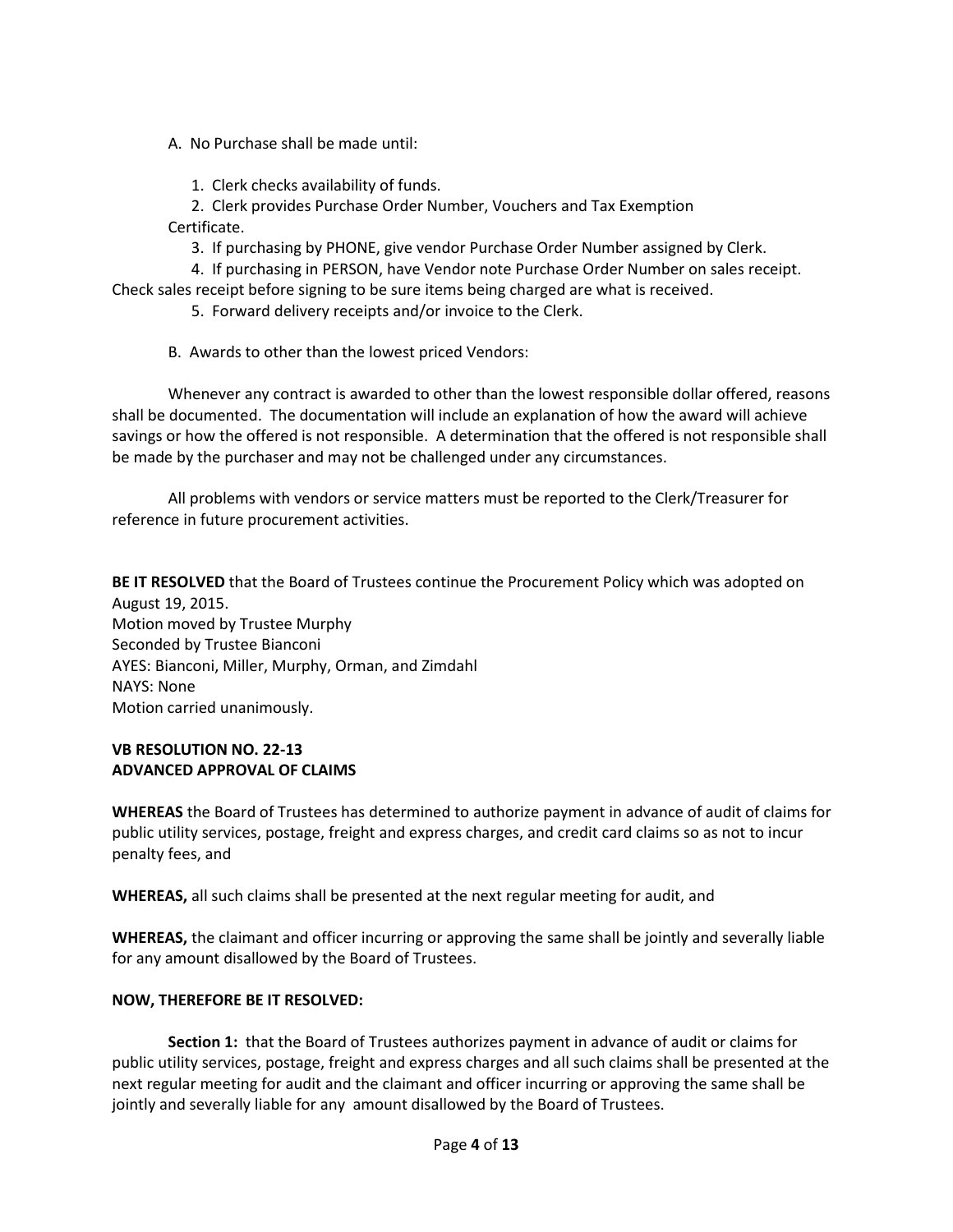**Section 2:** that this resolution shall take effect immediately. Motion moved by Trustee Murphy Seconded by Trustee Bianconi AYES: Bianconi, Miller, Murphy, Orman, and Zimdahl NAYS: None Motion carried unanimously.

### **VB RESOLUTION 22-14 MILEAGE ALLOWANCE**

**WHEREAS,** the Board of Trustees has determined to pay a fixed rate for mileage as reimbursement to officers and employees of the Village who use their personal automobiles while performing their official duties on behalf of the Village;

# **NOW THEREFORE BE IT RESOLVED,**

**Section 1**. that the Board of Trustees shall approve reimbursement to such officers and employees at the current IRS rate per mile.

**Section 2.** That this resolution shall take effect immediately. Motion moved by Trustee Murphy Seconded by Trustee Bianconi AYES: Bianconi, Miller, Murphy, Orman, and Zimdahl NAYS: None Motion carried unanimously.

# **VB RESOLUTION NO. 22-15 ATTENDANCE AT SCHOOLS AND CONFERENCES**

**WHEREAS,** there is to be held during the coming official year a) the New York State Conference of Mayors Annual Meeting and Training School, b) The New York Conference of Mayors and Fall Training School for fiscal officers and municipal clerks; c) County Association Meetings; d) Annual Meetings; e) Training Schools, and f) etc.

**WHEREAS,** it is determined by the Board of Trustees that attendance by certain municipal officials and employees at one or more of these meetings, conferences or schools, benefits the municipality.

### **NOW THEREFORE BE IT RESOLVED:**

**Section 1.** That the following officers and employees are hereby authorized to attend the following schools: the mayor, trustees, clerk/tax collector, treasurer, WWTP operators, members of the Zoning Board of Appeals, Planning Board and Community Preservation Panel, Village Attorney and Code/Zoning Officers/Inspectors.

**Section 2.** That this Resolution shall take place immediately. Motion moved by Trustee Murphy Seconded by Trustee Bianconi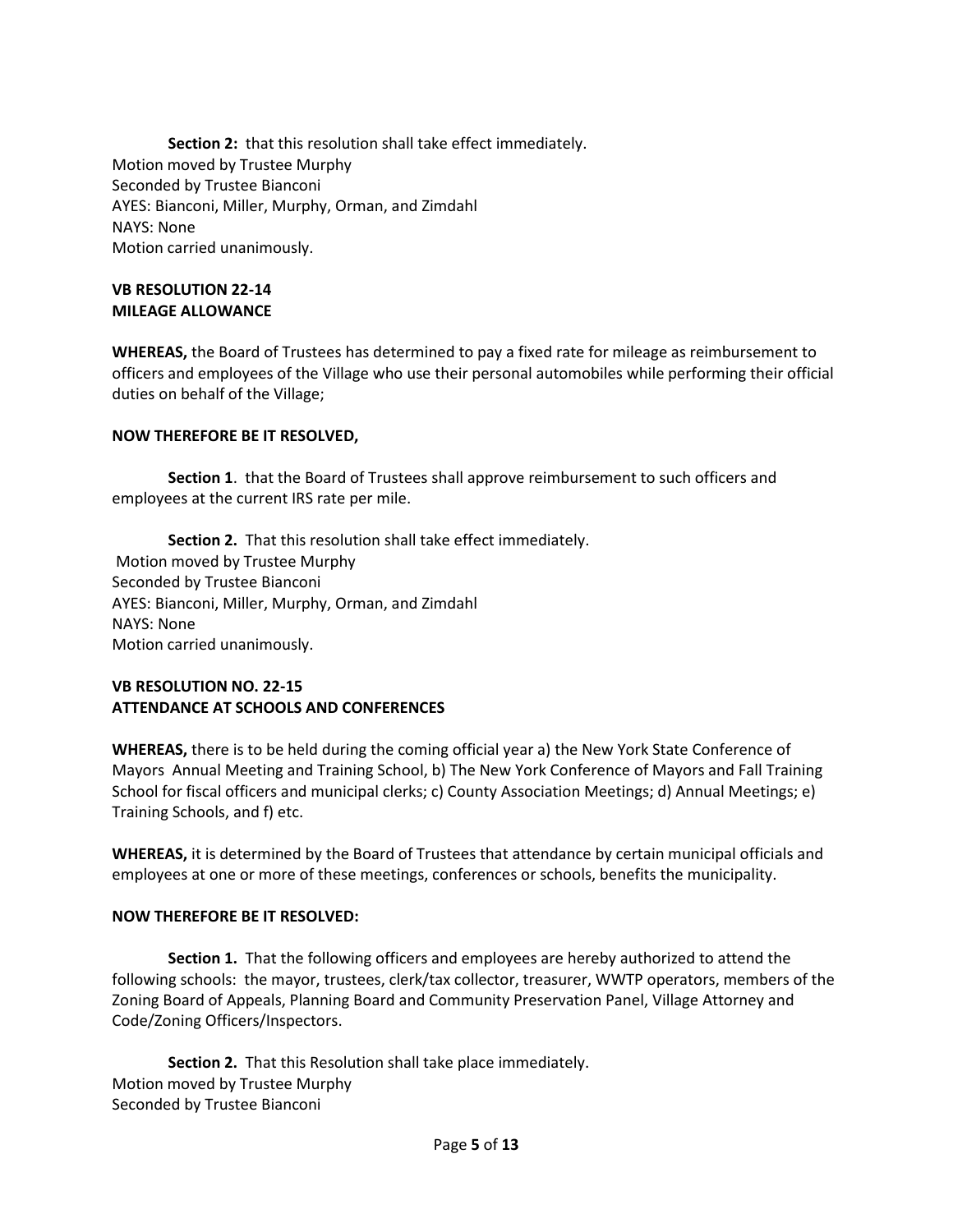AYES: Bianconi, Miller, Murphy, Orman, and Zimdahl NAYS: None Motion carried unanimously.

### **VB RESOLUTION NO. 22-16 DESIGNATION OF DEPOSITORIES**

**WHEREAS,** the Board of Trustees have determined that Village Law 4-412 (3) 2 required the designation of banks or treasuries for the deposit of all village monies:

### **NOW THEREFORE BE IT RESOLVED:**

**Section 1.** That the Board of Trustees does hereby designate the following institutions as depositories of all monies received by the Village Treasurer, Clerk and Receiver of Taxes.

# Names of institutions: **CAYUGA LAKE NATIONAL BANK TOMPKINS TRUST COMPANY**

**Section 2.** That this resolution shall take effect immediately. Motion moved by Trustee Murphy Seconded by Trustee Bianconi AYES: Bianconi, Miller, Murphy, Orman, and Zimdahl NAYS: None Motion carried unanimously.

# **VB RESOLUTION NO. 22-17 BENEFITS PACKAGE**

# **HOLIDAYS**

- \* New Year's Day
- \* Martin Luther King, Jr Day
- \* Presidents Day
- \* Memorial Day
- \* Independence Day
- Labor Day
- \* Veterans Day
- \* Thanksgiving Day and Friday
- Christmas Day

When News Year Day, Independence Day and Christmas Day fall on Sunday, employees shall have Monday off. When they fall on Saturday, they shall have Friday off.

When Christmas falls on a Tuesday, Wednesday, Thursday or Friday, employees shall have one-half (1/2) day on December 24th.

### **VACATIONS - NON-CUMULATIVE:**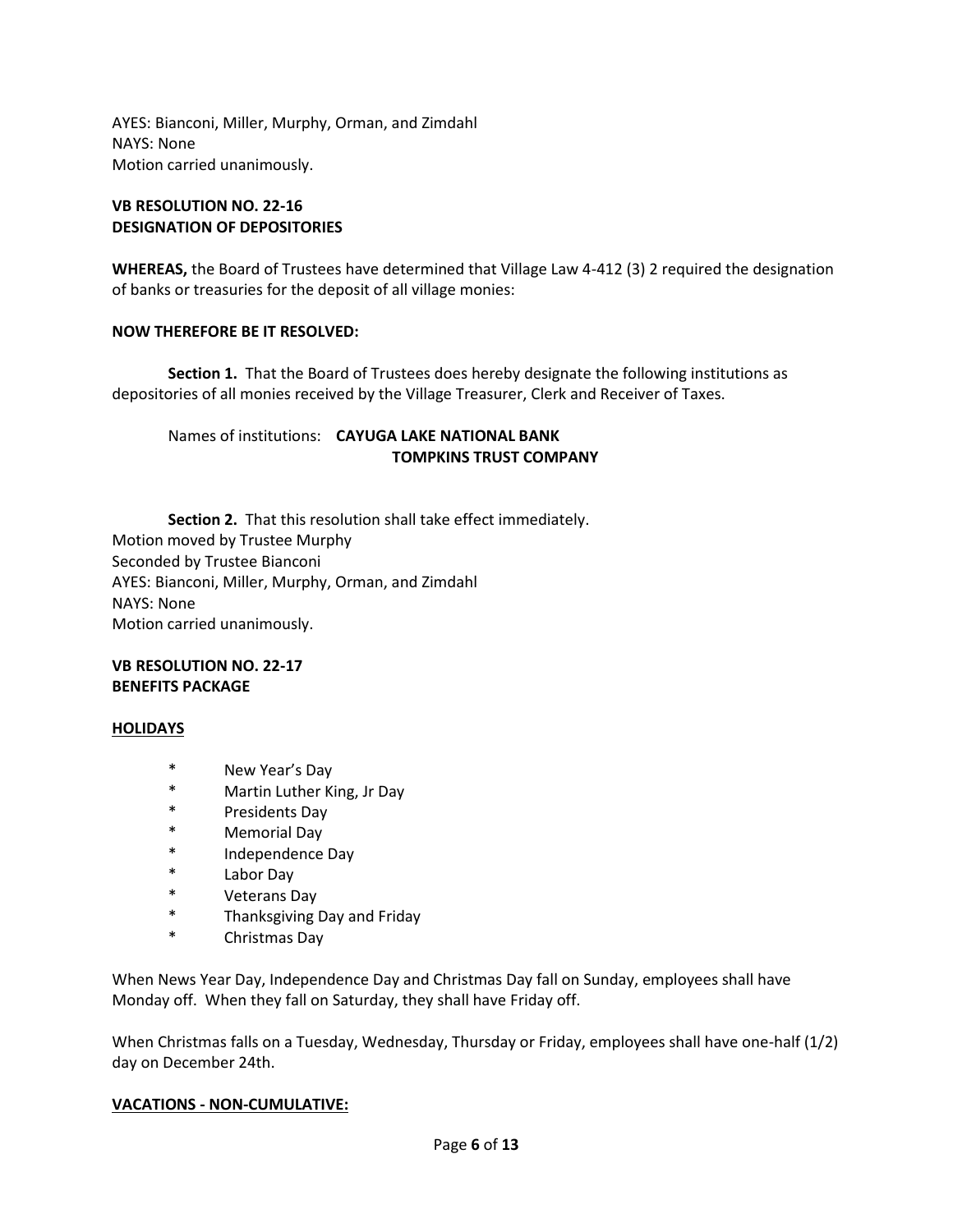Ten (10) days after first year of employment Fifteen (15) days after five (5) years of employment Twenty (20) days after ten (10) years of employment

Vacation dates to be set in consultation with supervisor.

## **PERSONAL TIME - NON-CUMULATIVE:**

Two (2) days in each of first five (5) years Three (3) days in each year thereafter

### **SICK TIME – NON-CUMULATIVE**

One day per month worked, cumulative to a total of sixty (60) working days.

\*Non-cumulative - Not reimbursable if not used.

#### **HEALTH INSURANCE (1/16/94):**

- 1. Active Employees:
	- a. Full-time: village will pay full cost of individual or family policy, as provided through Excellus of Central New York.

b. Part-time: part-time employees are eligible for coverage but must pay the premium through payroll deduction.

2. Retirees:

Full-time employees who have served the village faithfully and conscientiously for at least 20 years and choose retirement at age 62 shall have coverage continued until age 65 at which time the retiree shall be provided with individual Medicare supplementary coverage.

### **RETIREMENT:**

Coverage under the New York State and Employees Retirement System Tier III, Tier IV, Tier V, and Tier VI. Coverage paid – 97% by the Village and 3% by the employee.

### **SOCIAL SECURITY:**

Employer pays 7.65% of income earned by employee into system. Employee has a like amount deducted from earnings.

#### **WORKERS' COMPENSATION**: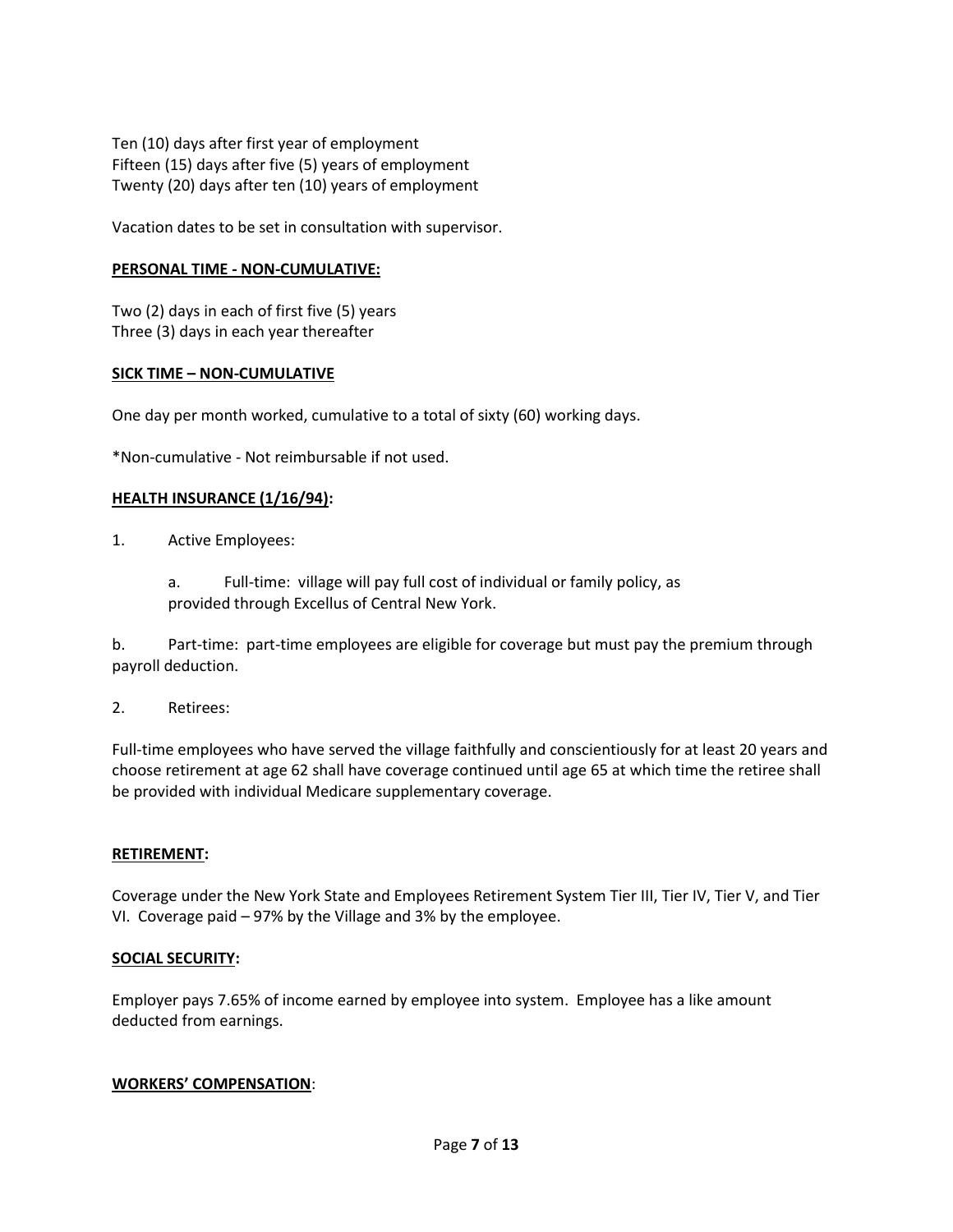Coverage paid in full by employer for injury or illness of employee that occurs while at work.

## **NEW YORK DISABILITY INSURANCE:**

Coverage paid in full by employee for injury or illness of employee that occurs while not at work. Motion moved by Trustee Murphy Seconded by Trustee Bianconi AYES: Bianconi, Miller, Murphy, Orman, and Zimdahl NAYS: None Motion carried unanimously.

# **VB RESOLUTION NO. 22-18 WORKPLACE VIOLENCE PREVENTION POLICY & INCIDENT REPORTING**

**BE IT RESOLVED** that the Board of Trustees continue the Workplace Violence Prevention Policy which was adopted on June 16, 2010. Motion moved by Trustee Murphy Seconded by Trustee Bianconi AYES: Bianconi, Miller, Murphy, Orman, and Zimdahl NAYS: None Motion carried unanimously.

# **VB RESOLUTION NO. 22-19 DISCRIMINATION AND HARASSMENT POLICY**

**BE IT RESOLVED** that the Board of Trustees continue the Sexual Harassment Policy which was adopted on November 14, 2018 and revised July 15, 2020. Motion moved by Trustee Murphy Seconded by Trustee Bianconi AYES: Bianconi, Miller, Murphy, Orman, and Zimdahl NAYS: None Motion carried unanimously.

# **VB RESOLUTION NO. 22-20 AMERICANS WITH DISABILITIES ACT (ADA) EMPLOYMENT POLICY**

**BE IT RESOLVED** that the Board of Trustees continue the American with Disabilities Employment Policy which was adopted on October 18, 2000. Motion moved by Trustee Murphy Seconded by Trustee Bianconi AYES: Bianconi, Miller, Murphy, Orman, and Zimdahl NAYS: None Motion carried unanimously.

**VB RESOLUTION NO. 22-21 RIGHT TO KNOW POLICY**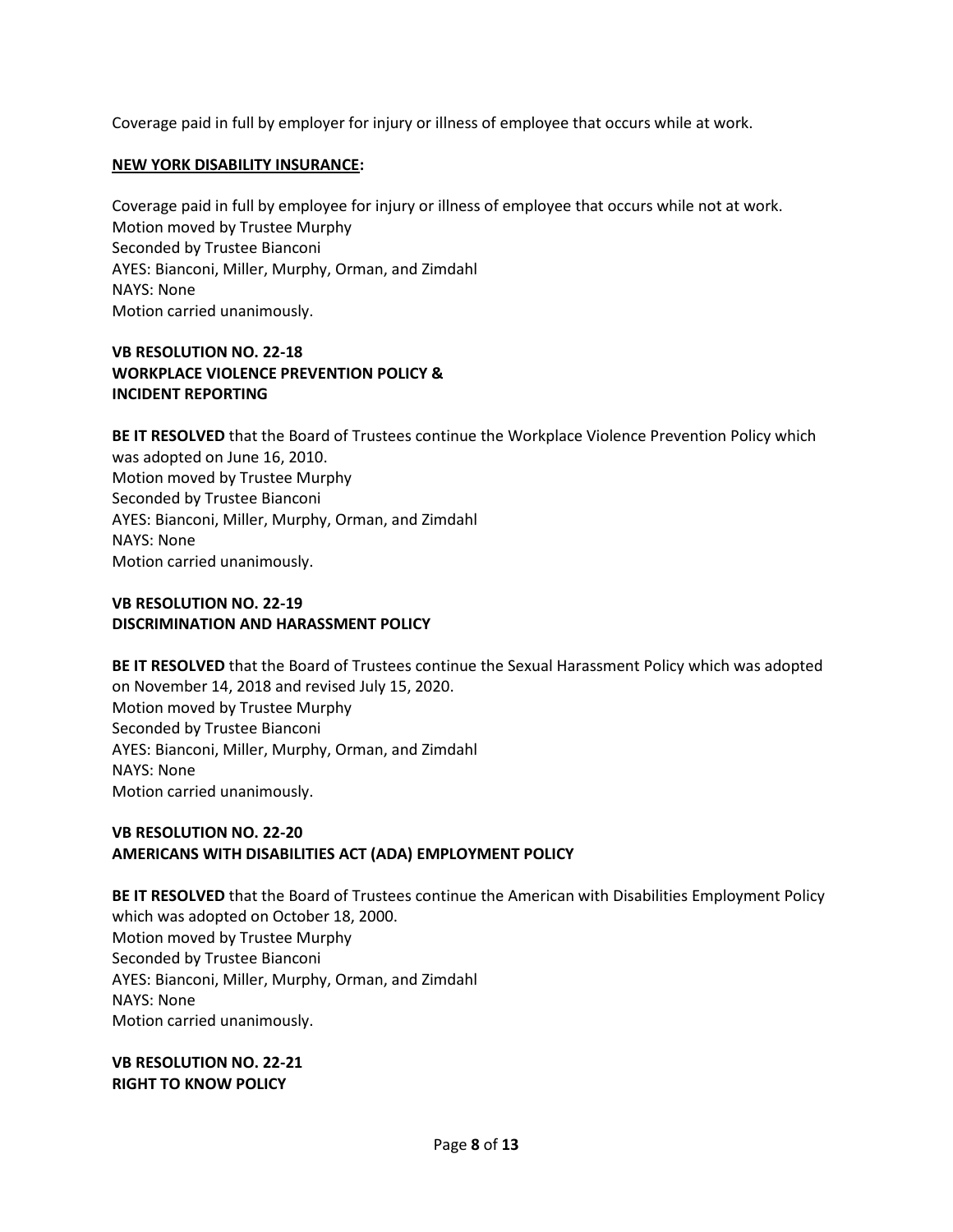**WHEREAS** New York State mandated local municipalities inform employees of the New York State Right to Know Policy regarding health effects and hazards of toxic substances and,

**WHEREAS** the Village of Aurora has continuously and conspicuously posted the New York State Right to Know Policy on Village properties,

**BE IT RESOLVED** that the Board of Trustees adopt the New York State Right to Know Policy. Motion moved by Trustee Murphy Seconded by Trustee Bianconi AYES: Bianconi, Miller, Murphy, Orman, and Zimdahl NAYS: None Motion carried unanimously.

# **VB RESOLUTION NO. 22-22 CODE OF ETHICS POLICY**

**BE IT RESOLVED** that the Board of Trustees follow the Code of Ethics Policy which was adopted on April 20, 2016. Motion moved by Trustee Murphy Seconded by Trustee Bianconi AYES: Bianconi, Miller, Murphy, Orman, and Zimdahl NAYS: None Motion carried unanimously.

# **VB RESOLUTION NO. 22-23 AUTHORIZING ADOPTION OF STANDARD WORKDAY AND REPORTING RESOLUTION**

**WHEREAS** the Village of Aurora is mandated by New York State to adopt a Standard Workday and Reporting Resolution; and

**WHEREAS** the Village of Aurora Board of Trustees considered Resolution #22-23 at their April 27, 2022 Organizational Meeting; and

**NOW THEREFORE BE IT RESOLVED** that the Village of Aurora, Location code 40420, hereby establishes the following as standard work days for elected and appointed officials and will report the following days worked to the New York State and Local Employees' Retirement System based on the time keeping system records or the record of activities maintained and submitted by these officials to the clerk of this body and post Resolution #22-23 on the Village of Aurora office bulletin board for 30 days. Motion moved by Trustee Murphy Seconded by Trustee Bianconi AYES: Bianconi, Miller, Murphy, Orman, and Zimdahl NAYS: None Motion carried unanimously.

# **VB RESOLUTION #22-24 JURY DUTY POLICY**

**BE IT RESOLVED** that the Board of Trustees follow the Jury Duty Policy which was adopted on March 15, 2017.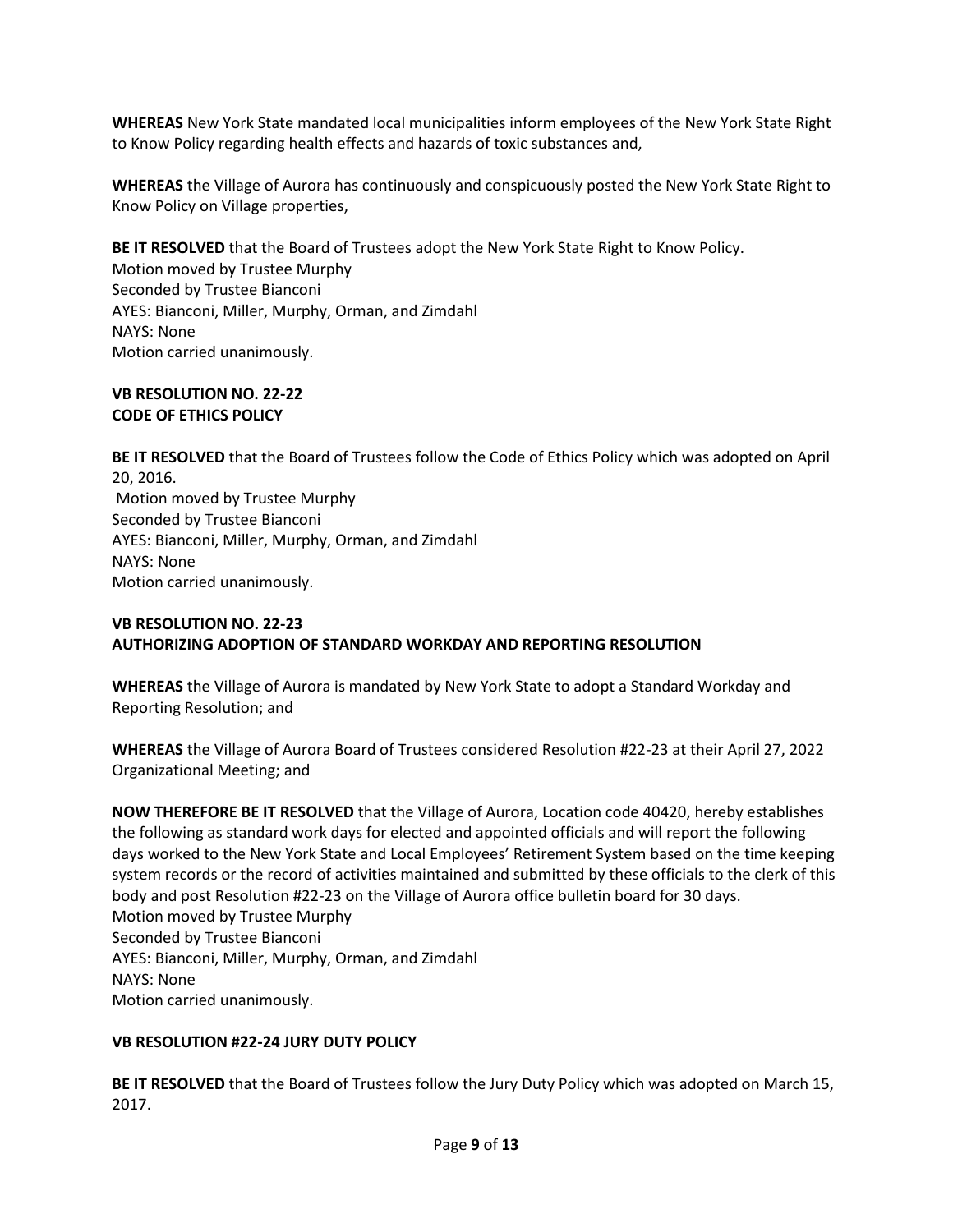Motion moved by Trustee Murphy Seconded by Trustee Bianconi AYES: Bianconi, Miller, Murphy, Orman, and Zimdahl NAYS: None Motion carried unanimously.

**Adjournment:** On motion by Trustee Miller, seconded by Trustee Bianconi, the Village Board voted to adjourn the annual organizational meeting at 6:05 p.m. AYES: Bianconi, Miller, Murphy, Orman, and Zimdahl NAYS: None Motion carried unanimously.

Mayor Orman called the regular meeting to order at 6:06 p.m.

**Changes to the Agenda:** Mayor Orman introduced Cayuga County Legislator, Bob Shea. Mr. Shea informed the Board that he is working on funding for the Aurora Free Library and consulting with the Cayuga County Water & Sewer Authority (CCWSA) on local water projects. Mr. Shea is also addressing Bail Reform and overtime pay included in the Farm Bill.

# **Approval of Minutes**

**March 16, 2022:** On motion by Trustee Murphy, seconded by Trustee Bianconi, the Village Board voted to approve the March 16, 2022 minutes AYES: Bianconi, Murphy, and Orman NAYS: None ABSTAIN: Miller and Zimdahl (Miller and Zimdahl began their trustee terms on April 4, 2022) Motion carried unanimously.

**March 30, 2022, Special Meeting:** On motion by Trustee Murphy, seconded by Trustee Bianconi, the Village Board voted to approve the March 30, 2022 special meeting minutes AYES: Bianconi, Murphy, and Orman NAYS: None ABSTAIN: Miller and Zimdahl (Miller and Zimdahl began their trustee terms on April 4, 2022) Motion carried unanimously.

### **Announcements**

**Clerk:** 

- Village support letter to Congressman Katko on behalf of the CCWSA Water Improvement Project
- Sales Tax distribution list included in member packets
- Village received the Worker's Comp Alliance safety award
- Climate Smart Community acknowledgement
- Frank Zimdahl submitted his letter of resignation from the Village Planning Board upon his election as Village Trustee

**Visitor Welcome:** Mayor Orman welcomed all visitors and there were no comments.

**Treasurer's Report**: On motion by Trustee Zimdahl, seconded by Trustee Murphy, the Village Board voted to accept the March Treasurer's Report.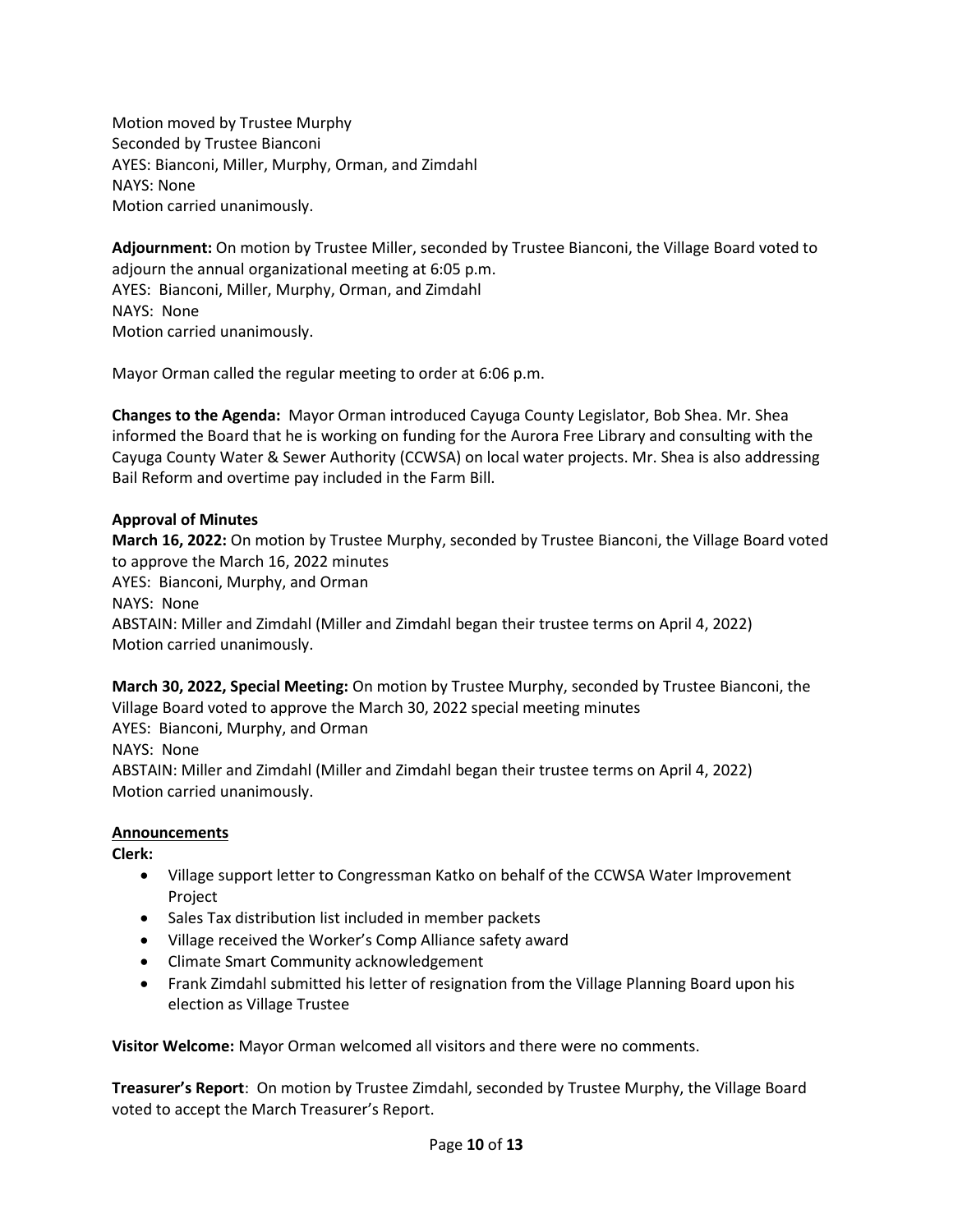AYES: Bianconi, Miller, Murphy, Orman and Zimdahl NAYS: None Motion carried unanimously.

# **Budget Modifications**

\$117.14 From: F1990.4 Contingent Account To: F8310.4 Water Administration-Contractual

\$110.00 From: F1990.4 Contingent Account To: F820.41 Source of Supply-Engineering

On motion by Trustee Bianconi, seconded by Trustee Murphy, the Village Board voted to accept the Budget Modifications in the Water Fund. AYES: Bianconi, Miller, Murphy, Orman and Zimdahl NAYS: None Motion carried unanimously.

# **Bills**

**General:** On motion by Trustee Murphy, seconded by Trustee Bianconi, the Village Board voted to approve the General Fund Abstract #11 for payment. Voucher #345, 346, 349-372, 374, 375, and 378-382 Total: \$12,642.09 AYES: Bianconi, Miller, Murphy, Orman and Zimdahl NAYS: None Motion carried unanimously.

**Water:** On motion by Trustee Murphy, seconded by Trustee Zimdahl, the Village Board voted to approve the Water Fund Abstract #11 for payment. Voucher #346-348, 359, 367, 369, 375, 376, 381, and 383 Total: \$4,588.23 AYES: Bianconi, Miller, Murphy, Orman and Zimdahl NAYS: None Motion carried unanimously.

**Sewer:** On motion by Trustee Murphy, seconded by Trustee Zimdahl, the Village Board voted to approve the Sewer Fund Abstract #11 for payment. Voucher #346, 349-351, 359, 373, 377, 380, 382, and 384 Total: \$4,129.74 AYES: Bianconi, Miller, Murphy, Orman and Zimdahl NAYS: None Motion carried unanimously.

**Water Improvement Project:** On motion by Trustee Murphy, seconded by Trustee Bianconi, the Village Board voted to approve the Water Improvement Project Fund Abstract #11 for payment. Voucher #367 Total: \$55.00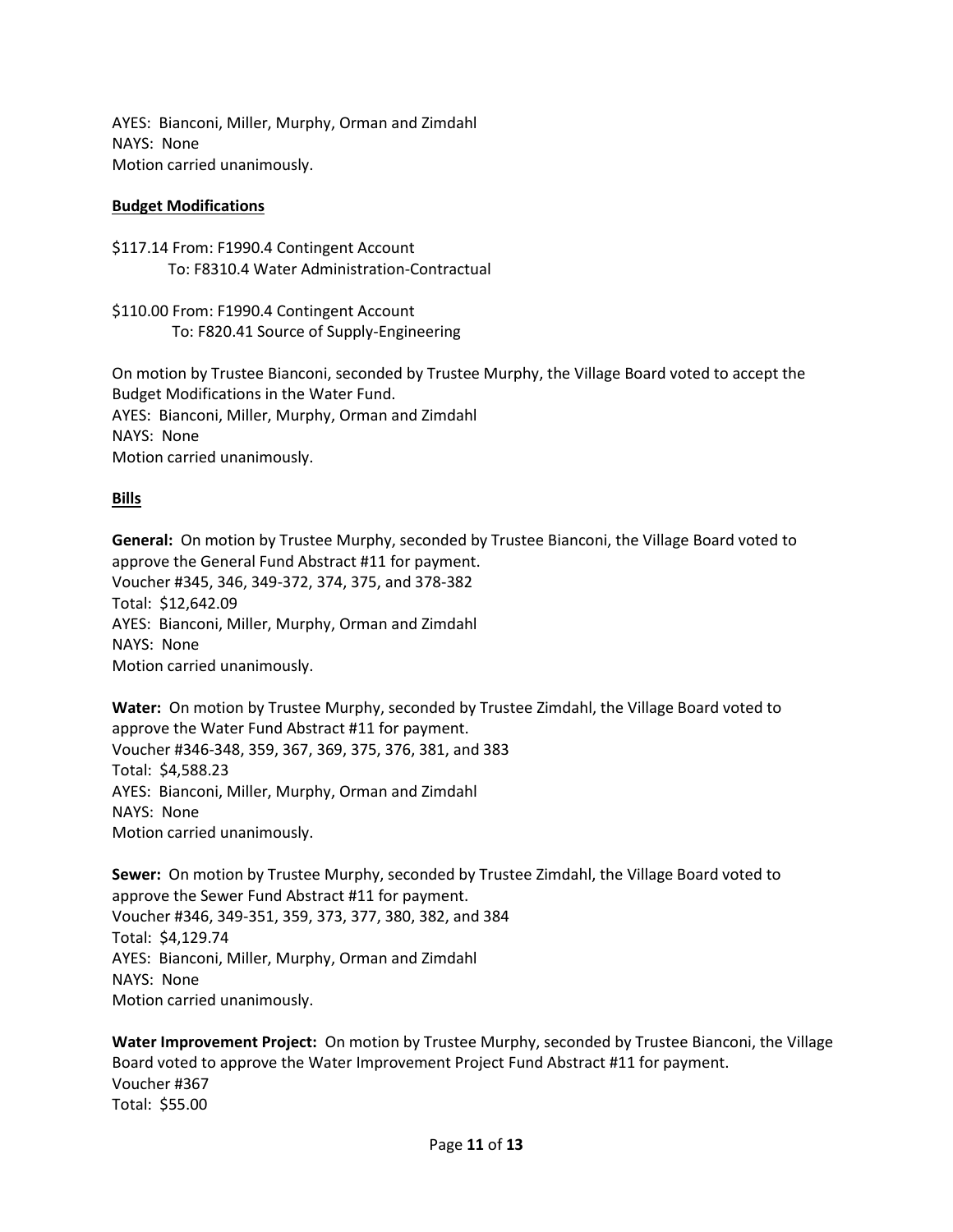AYES: Bianconi, Miller, Murphy, Orman and Zimdahl NAYS: None Motion carried unanimously.

# **Reports**

**Code Officer** (see attached): Officer Green reported on recent permit activity

**Historian** (see attached): Dr. Schwab submitted an addendum to her report (attached) emphasizing the importance of finding a permanent home for the village historical records. Currently, records are housed in Cayuga Lake National Bank (Aurora branch), the Aurora Masonic Center, and Patrick Tavern. Unfortunately, CLNB needs the space for staff and have requested that the records be removed ahead of the December 31, 2022 deadline. Cleveland Hall at Wells College was suggested.

Trustee Zimdahl questioned the viability of Patrick Tavern as a year-round space. Dr. Schwab replied that currently the three-season use is acceptable for the Tuesday Farmer's Market (weekly spring-fall and monthly in the winter) and other groups have hosted events there.

### **Miscellaneous**

**Cayuga Lake Watershed IO (CWIO):** Ms. Balloni reported that CWIO is beginning the interview process for hiring a watershed manager.

**Hydrilla schedule for 2022:** Ms. Balloni attended a webinar hosted by the Army Corps of Engineers. Army Corps will once again oversee the herbicide treatments this summer, along with the NY State DEC. The Army Corps is optimistic with the progress in the south end of the village and despite new infestations near the north end, believes they are "small, patchy infestations" that can be eradicated.

**Summer Program:** Ms. Balloni reported that no applications were received for the program director position and only one person has indicated interest in lifeguarding this summer. Ms. Balloni will reach out to Cathy Murray at SCCS regarding the lifeguard class that she is conducting at the beginning of June.

### **Old Business**

**FEMA Grant:** Village Clerk Ann Balloni, Village Engineer Ken Teter, and Village DPW Superintendent Kurt Wilmot met with Department of Homeland Security representative, Ron Palousek to discuss grant options. Mr. Palousek strongly encouraged applying for a new generator with associated electrical upgrades at the wastewater treatment plant. The grant is a 90/10 match with potential funding of approximately \$250,000.00.

Trustee Miller suggested applying for upgrading/building a new treatment plant and referred to a report by MRB Group for the Cayuga County Water & Sewer Authority (CCWSA) documenting the needed upgrades for the WWTP to handle the planned sewer lines to Honoco Road. Ms. Balloni noted that, per the conversation with Mr. Palousek, new infrastructure was not included in this grant but agreed to call Mr. Palousek and confirm the types of projects that are being funded.